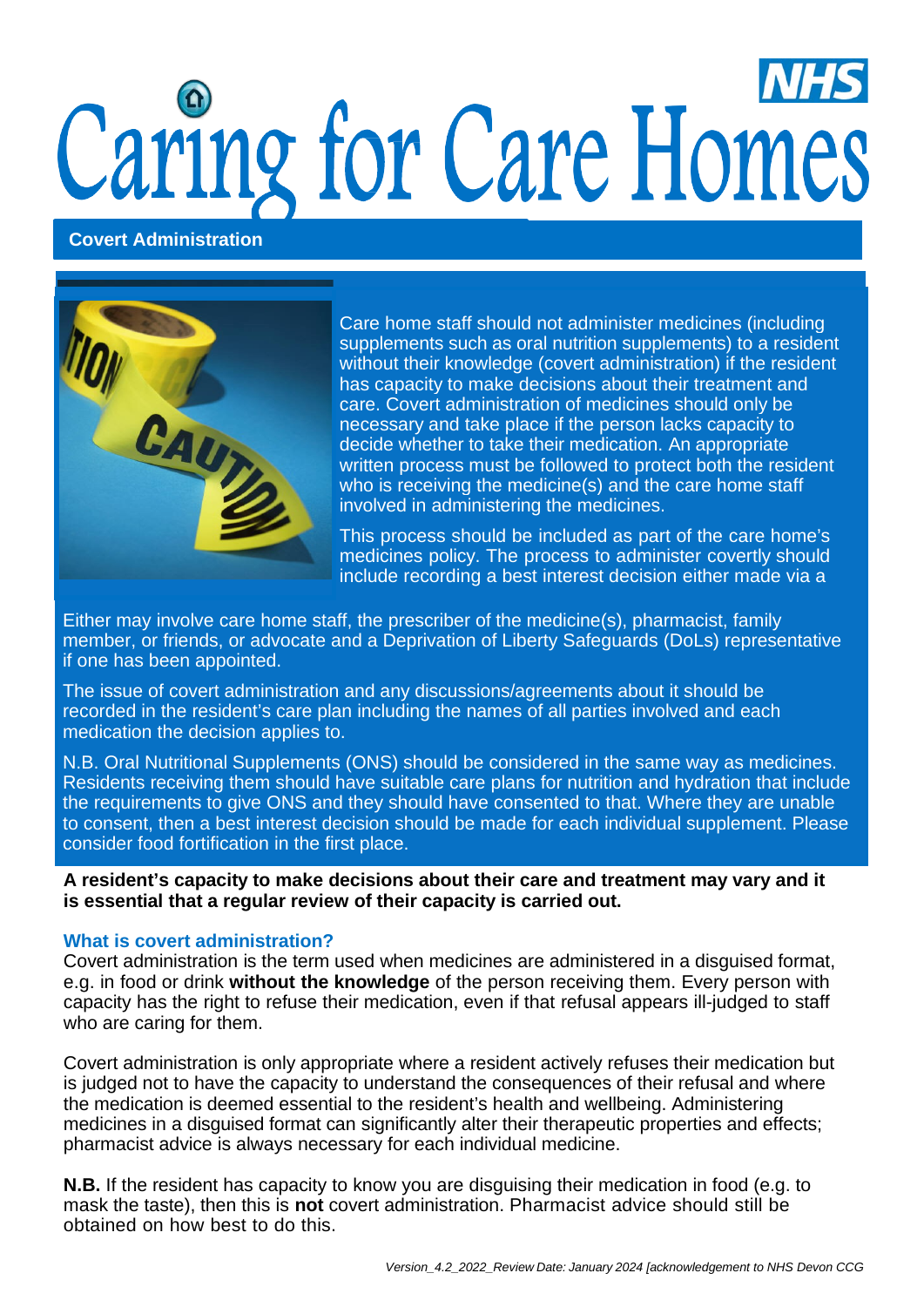# **Actions to consider before covert administration**

Every reasonable effort must be made to give the medicines to the resident in the normal manner. Alternative ways of giving medication by normal means should be considered. In the event of regular refusal, the resident's medication regimen should be reviewed by their GP to consider reasons why they are refusing. This may include:

- The medication is unpalatable
- They are experiencing adverse effects (actual or perceived)
- They have swallowing difficulties with the current formulation of the medication
- They do not understand what to do when presented with a tablet or a spoonful of liquid
- They do not understand what the medication is for
- They do not understand in broad terms the consequences of refusing to take a medication
- They have ethical, personal, religious or other beliefs concerning treatment

Attempts should be made to encourage the resident to take their medication. This may be achieved by giving regular information and clear explanations. The resident must have every opportunity to understand the need and consent to medical treatment. Consent should be given without undue pressure so as not to be perceived as coercion.

The medication is given solely for the health and wellbeing of the resident. An assessment of the resident's mental capacity to consent must take place before undertaking covert administration.

The Care Home should ensure that the process for covert administration includes:

- Assessing mental capacity.
- Holding a best interest meeting or making a best interest decision to agree whether administering each medicine without the resident knowing (covertly) is in the resident's best interest.
- Record the decisions of the best interest meeting or decision and the proposed management plan.
- Planning how each medicine will be administered without the resident knowing (Pharmacist input important, see below).
- Regularly reviewing whether covert administration is still needed. The resident should be reviewed, and a best interest meeting held, on a regular basis as well as every time a change is made to the resident's treatment including when a new medication is started.
- Application for a DoLs authorisation or notification to DoLs office if an authorisation is already in place

# **Assessment of mental capacity before covert administration**

Mental capacity act 2005 The following principles apply for the purposes of this Act.

- 1) A resident must be assumed to have capacity unless it is established that they lack capacity.
- 2) A resident is not to be treated as unable to make a decision unless all practicable steps to help them do so have been taken without success.
- 3) A resident is not to be treated as unable to make a decision merely because they make an unwise decision.
- 4) An act done, or decision made, under this Act for or on behalf of a resident who lacks capacity must be done, or made, in their best interest.
- 5) Before the act is done, or the decision is made, regard must be had to whether the purpose for which it is needed can be as effectively achieved in a way that is less restrictive of the resident's rights and freedom of action.

### **Best interest decision**

Best interest decisions should involve the prescribing practitioner, a multi-disciplinary team of relevant healthcare professionals (including a pharmacist who can give advice on the suitability of the medication to be administered covertly), the family, friends, carers, advocates, Deprivation of Liberty Safeguards (DoLs) representative if one is appointed as well as the person themselves (as much as possible).

When determining what is in a person's best interest the person's current wishes, the person's wishes prior to incapacity and the views of those involved in caring for the person must be considered. If the person has made statements about their wishes relating to their treatment as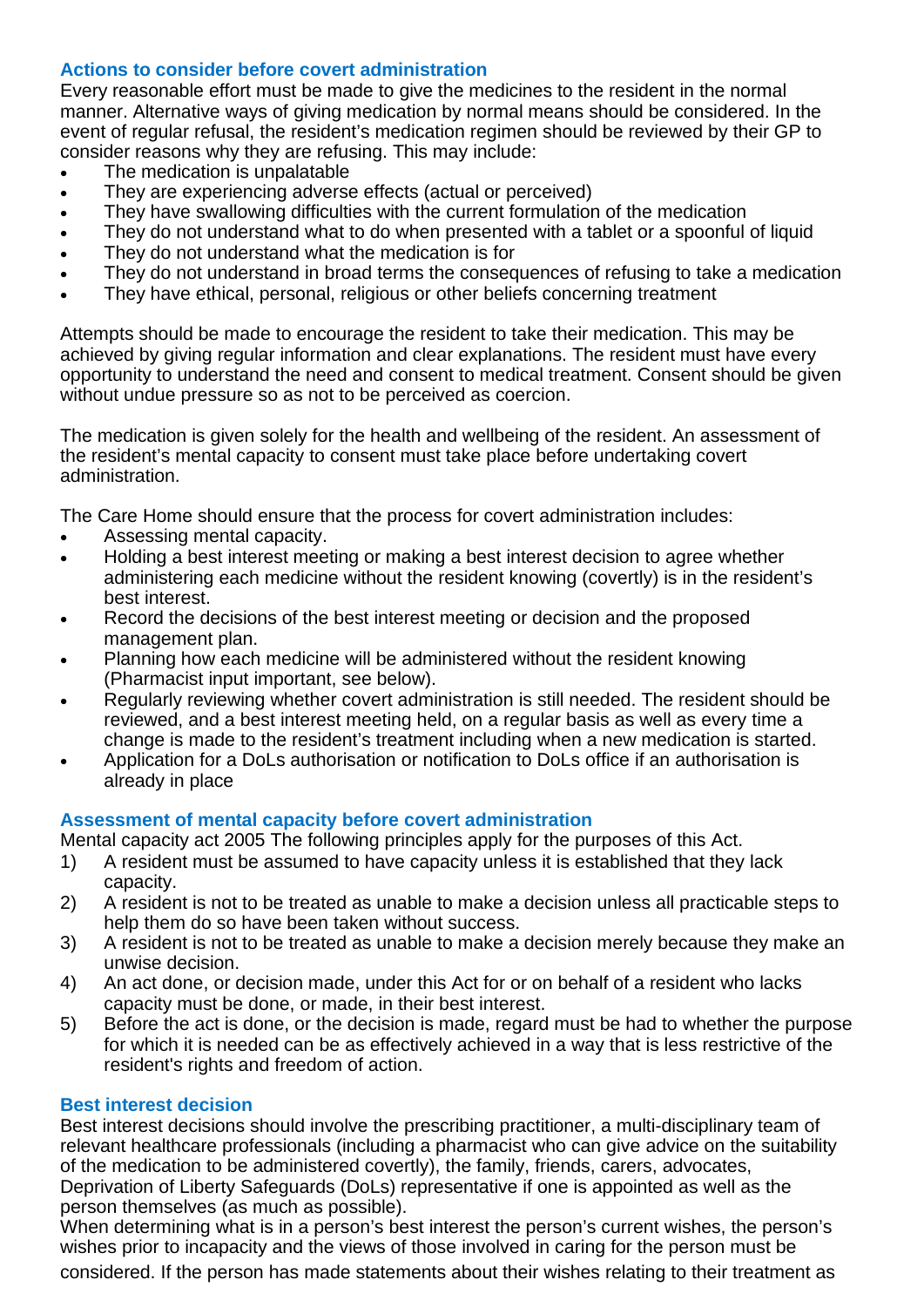part of an 'Advance statement of wishes' , these must be considered as part of the best interest decision. If the person has made a valid and applicable advance decision as part of a 'Advance statement of wishes' refusing the specific treatment, a best interest decision cannot overrule this.

# **Information to check with a pharmacist before considering covert administration**

- Administering a medicine covertly should be discussed with a pharmacist to ensure that it is safe to mix the medicine with food or drink and that the medicine will continue to be effective.
- A change in the presentation of a medicine may be required to ensure safe administration, e.g. soluble tablets or liquid.
- If no alternative is available, and it is in the resident's best interest to continue with the medication, the crushing of medication should only be considered as a last resort. N.B Not all medication is suitable for crushing, for example, long-acting medicines could release a 12 or 24-hour dose in a short period if crushed.
- Crushing a tablet before administration to a patient may make its use 'unlicensed', and those prescribing and administering the medicine must be aware of this. Altering its characteristics may change a resident's response to the medication, e.g. side effects, length of action.

# **Documentation and review for the continued need for covert administration**

- A record of the reasons for concluding the resident lacks capacity to consent should be made.
- If there is a change in circumstances then resident should be reviewed to determine capacity for making decisions about medication and document this clearly in the care plan.
- The management plan should specify the timeframes and circumstances (such as change of medication or treatment regime) which would trigger a review.
- Medication being given covertly may improve the resident's capacity to make decisions. The condition affecting their capacity may have resolved, e.g. urinary tract infection.
- A record of the reasons for deciding that covert medication is in the resident's best interest should be made. This should include the resident's views, the views of those involved in the care of the resident, the reasons this medication is seen as essential to the resident's health and well-being, a summary of what efforts were made to give the medicines to the resident in the normal manner and what alternative ways of giving medication were considered. It should be explained why, on balance, this intervention is proportionate given the circumstances.
- Formal review meetings should be set with a timescale depending on circumstances.
- A record of advice from the prescriber and pharmacist regarding the safety and efficacy of providing the medication in this way should be made in the resident's care plan.

# **For more information:**

Social Care Institute for Excellence has produced a leaflet which you can download called **Giving medicines covertly:** A quick guide for care home managers and home care managers providing medicinessupport[.www.scie.org.uk/files/home-care/medicine/giving-medicines](https://www.scie.org.uk/files/home-care/medicine/giving-medicines-covertly/giving-medicines-covertly-support.pdf)[covertly/giving-](https://www.scie.org.uk/files/home-care/medicine/giving-medicines-covertly/giving-medicines-covertly-support.pdf) [medicines-covertly-support.pdf](https://www.scie.org.uk/files/home-care/medicine/giving-medicines-covertly/giving-medicines-covertly-support.pdf)

National Institute for Health and Care Excellence (NICE) website has a 'Giving medicines covertly'webpage[:www.nice.org.uk/about/nice-communities/social-care/quick-guides/giving-medicines](https://www.nice.org.uk/about/nice-communities/social-care/quick-guides/giving-medicines-covertly?utm_medium=webpage&utm_source=toolsr&utm_campaign=quickguides&utm_content=qg20)[covertly?utm\\_medium=webpage&utm\\_source=toolsr&utm\\_campaign=quickguides&utm\\_content=qg20](https://www.nice.org.uk/about/nice-communities/social-care/quick-guides/giving-medicines-covertly?utm_medium=webpage&utm_source=toolsr&utm_campaign=quickguides&utm_content=qg20)